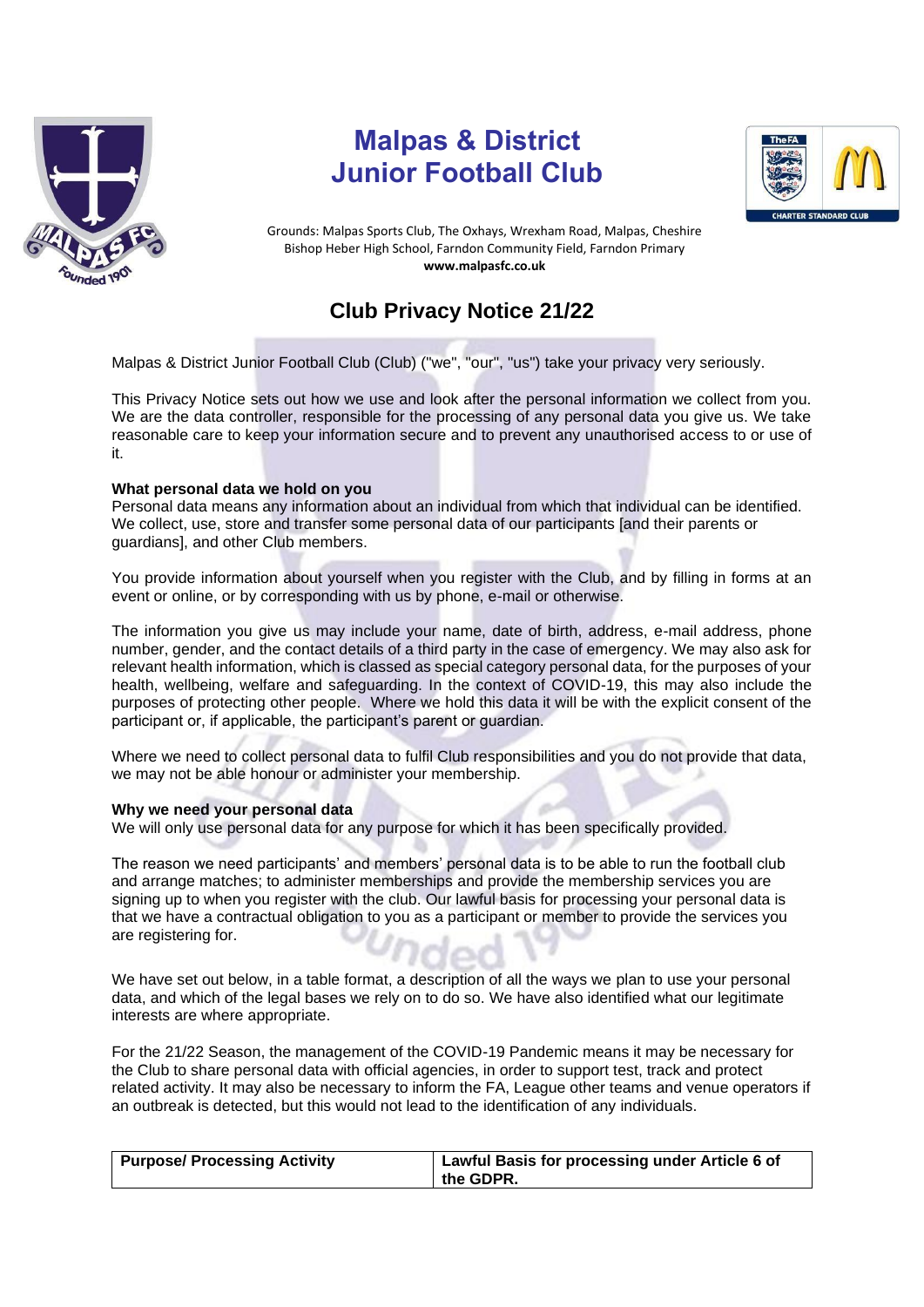| processing membership forms and<br>payments/ subs                                                                                             | Performance of a contract                                                                                                                                                                                                                                                                                                            |  |
|-----------------------------------------------------------------------------------------------------------------------------------------------|--------------------------------------------------------------------------------------------------------------------------------------------------------------------------------------------------------------------------------------------------------------------------------------------------------------------------------------|--|
| organising matches                                                                                                                            | Performance of a contract                                                                                                                                                                                                                                                                                                            |  |
| sending out match or Club information and<br>updates                                                                                          | Performance of a contract                                                                                                                                                                                                                                                                                                            |  |
| sharing data with coaches, managers or<br>officials to run training sessions or enter<br>events                                               | Performance of a contract                                                                                                                                                                                                                                                                                                            |  |
| sharing data with leagues we are in<br>membership of, county associations and<br>other competition providers for entry in<br>events           | Performance of a contract                                                                                                                                                                                                                                                                                                            |  |
| sharing data with committee members to<br>provide information about club activities,<br>membership renewals or invitation to social<br>events | The Club has a legitimate interest to maintain<br>member and participant correspondence for club<br>community purposes.                                                                                                                                                                                                              |  |
| sharing data with third party service or<br>facility providers                                                                                | The Club has a legitimate interest to run the<br>organisation efficiently and as it sees fit. Provision of<br>some third party services is for the benefit of the<br>Club, participants and its members.                                                                                                                             |  |
| sharing anonymised data with a funding<br>partner as condition of grant funding e.g.<br><b>Local Authority</b>                                | The Club has a legitimate interest to run the<br>organisation efficiently and as it sees fit. Application<br>for funding is a purpose that benefits the Club,<br>participants and its members.                                                                                                                                       |  |
| publishing match and league results                                                                                                           | Consent. We will only publish your personal data in<br>a public domain, including images and names, if you<br>have given your consent for us to do so. In the case<br>of children under the age of 13 then only with written<br>consent of parent/guardian                                                                           |  |
| sending out marketing information such as<br>newsletters and information about<br>promotions and offers from sponsors                         | Consent. We will only send you direct marketing if<br>you are an existing member, participant or other<br>associated individual and you have not previously<br>objected to this marketing, or, you have actively<br>provided your consent.                                                                                           |  |
| To ensure we understand possible health<br>risks including management of COVID-19                                                             | The Club is required to operate under Health &<br>Safety legislation. We are required to process<br>details on your medical history to ensure player<br>safety. We may be required to share personal data<br>with official agencies involved in the Test, Track &<br>Protect initiatives operated by Public Health<br>professionals. |  |

## **Who we share your personal data with**

When you become a member of the Club, your information, if you are a coach or volunteer will be or if you are another participant may be (depending upon which league(s) your team plays in) entered onto the Whole Game System database, which is administered by the FA. We also pass your information to the County FA and to leagues to register participants and the team for matches, tournaments or other events, and for affiliation purposes.

We may share your personal data with selected third parties, suppliers and sub-contractors such as referees, coaches or match organisers. Third-party service providers will only process your personal data for specified purposes and in accordance with our instructions.

We may disclose your personal information to third parties to comply with a legal obligation; or to protect the rights, property, or health &safety of our participants (particularly during the COVID-19 Pandemic), members or affiliates, or others.